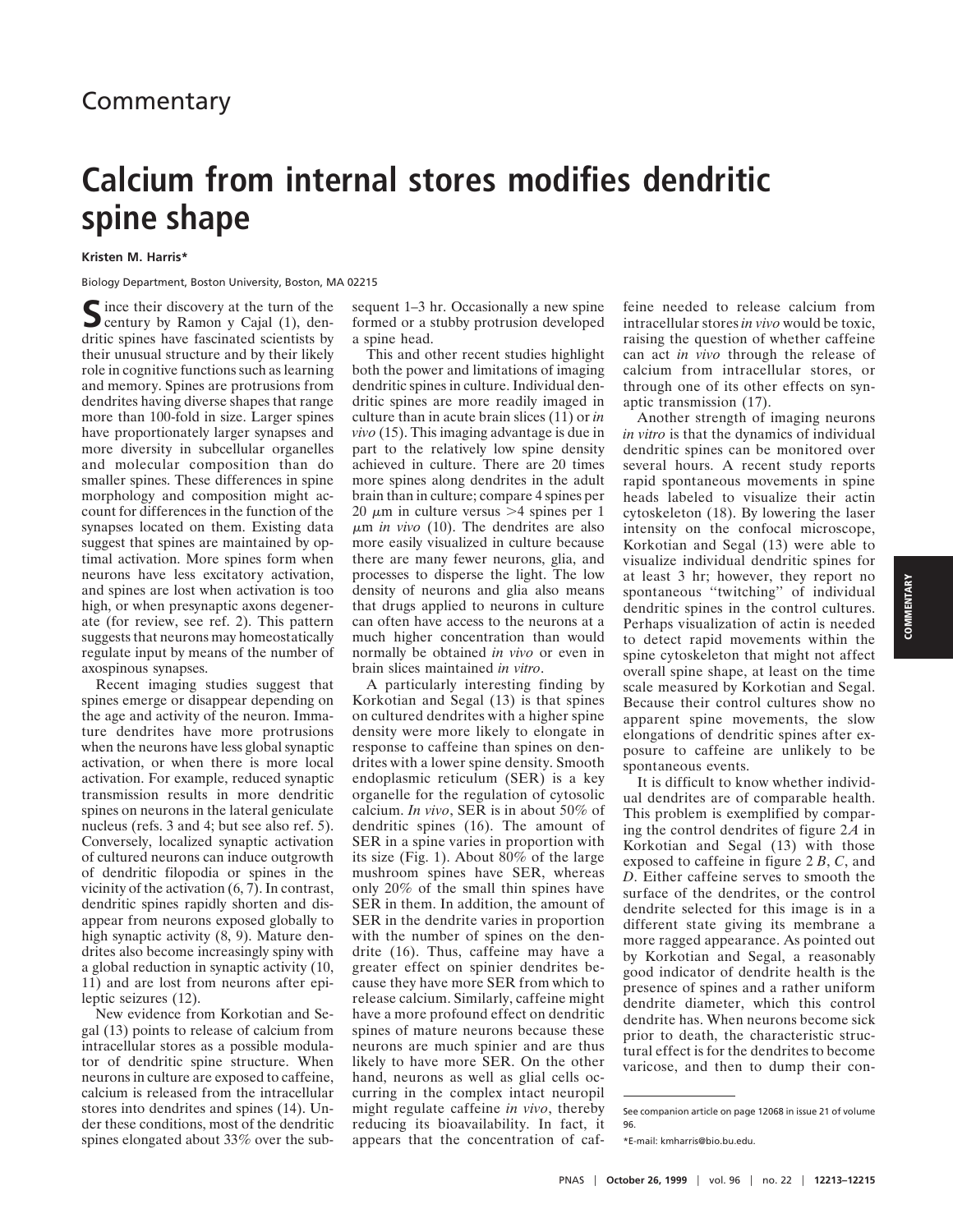



**Fig. 2.** Model of spine elongation and shortening depending on different levels of intraspine calcium. (*Upper*) Release of calcium from intracellular stores of SER (gray tubules) leads to a small elevation in calcium (pink), which induces spine neck elongation. (*Lower*) High activation leads to excessive influx of calcium (red) that may be amplified by the release of calcium from intracellular stores. This high-calcium environment results in actin depolymerization and spine shortening or loss.

**Fig. 1.** Disposition of smooth endoplasmic reticulum (SER) in dendritic spines and dendrites of mature rat hippocampal neurons [modified from Spacek and Harris (16)]. (*Upper Left*) Electron micrograph through a large mushroom-shaped dendritic spine that has SER entering from the parent dendrite into its neck to form a spine apparatus (SA). The SA has stacks of SER separated by densestaining fuzz between them. The postsynaptic density (small arrow) is perforated (P) by electronlucent regions where only the plasmalemma is visible. (*Upper Right*) This small thin dendritic spine has a tubule of SER that enters its neck on this section and is continuous into the head of the spine on adjacent sections. The postsynaptic density (arrow) on its head is uniform. (*Lower Left*) A threedimensional reconstruction of a short dendritic segment illustrating three dendritic spines and their postsynaptic densities (red). (*Lower Right*) The same dendrite has been rendered translucent and the SER inside is lavender. The top large mushroom spine has a spine apparatus, while the two thin spines have no SER in them. There is also a long mitochondrion (yellow) in the dendrite, which is another internal calcium store in dendrites. (Bar  $=$ 1 um for *Lower*.)

tents, thereby losing their fluorescence. It remains to be determined whether other differences in the characteristics of the plasma membrane, such as the ragged edges, are important indicators of subtle differences in the capacity for spine plasticity.

Another difficulty in assessing spine characteristics while they are living has been that the parent dendrites can move in and out of focus. Even subtle movements can expose dendritic spines or make an individual dendritic spine appear to be elongating, when in fact its full length is being moved into view. Thus, subtle changes in dendrite or spine position might contribute to observed changes in spine shape.

Despite these caveats, the finding that release of calcium from intracellular stores might have a direct effect on dendritic spine structure is especially interesting because changes in spine structure have long been thought to be an important mechanism of memory (19, 20). The increase in the intraspine calcium caused by release from intracellular stores is much less than the increase in the intraspine calcium resulting from high synaptic activity. Thus, a small elevation in intraspine calcium causes a spine to elongate, whereas high intraspine calcium from excessive activity causes a spine to collapse (Fig. 2).